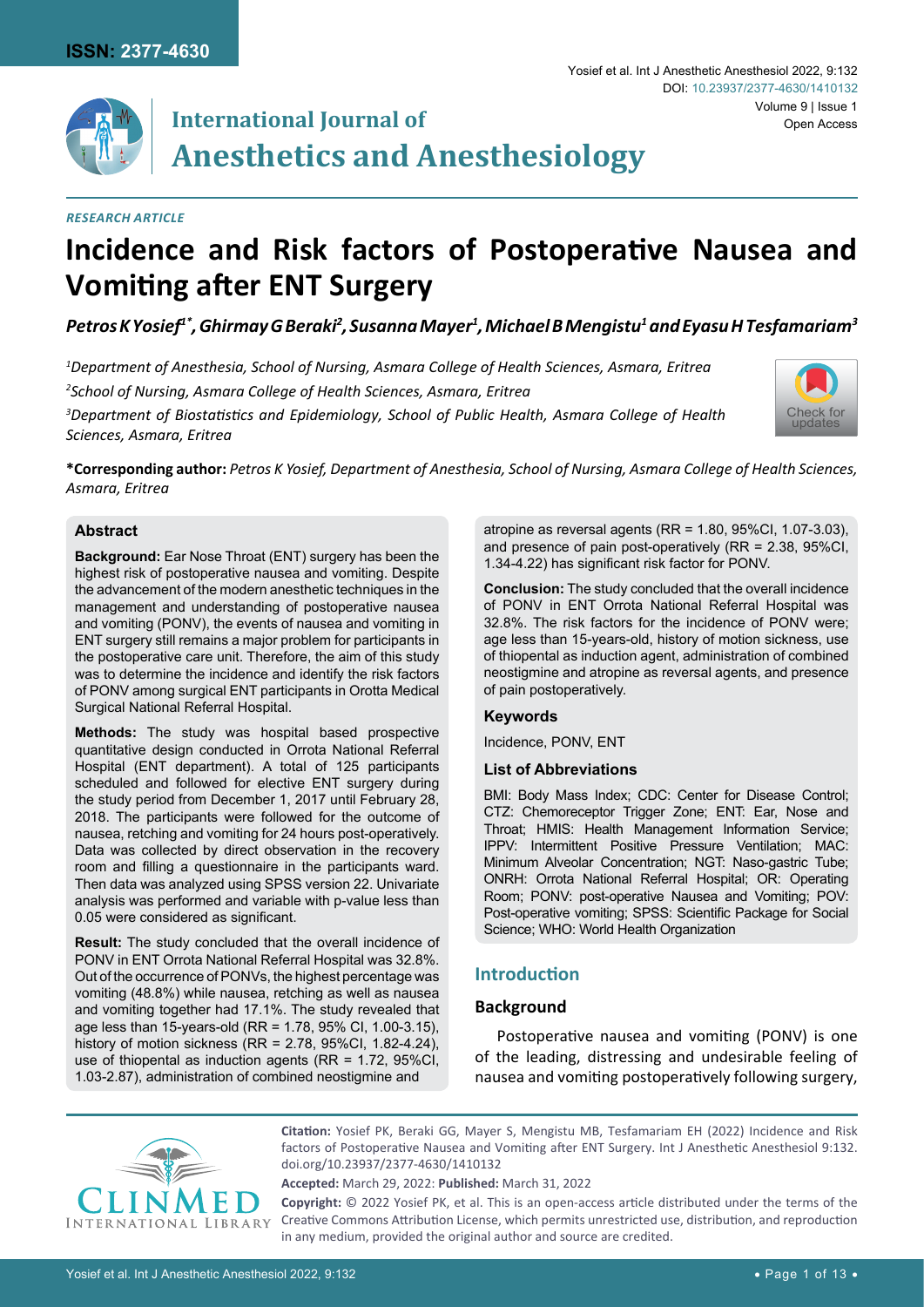anaesthesia and opioid therapy. Nausea and vomiting are not synonyms, being important to separate them since some drugs are more effective against nausea and others against vomiting [[1](#page-11-0)]. Nausea is the uncomfortable sensation associated to the need for vomiting, while vomiting is the forced expelling of gastric content [[2](#page-11-1)].

The causes for PONV are multifactorial, including participant-related, anesthetic and surgical factors. Female gender, as a participant related factor, is consistently the strongest well established risk factor for PONV with an odds ratio (OR) of aproximately 3, which indicates that female participants are on average three times more likely than men to suffer from PONV [[3](#page-11-2)-[5](#page-11-3)]. Non-smoking status and history of motion sickness or PONV are also highly associated participantrelated risk factors. Similarly, in adult participants with increasing age the incidence of PONV decreases. For paediatric participants, age increases the risk of POV (Postoperative vomiting), such that children older than 3 years have been shown to have an increased risk of POV compared to children younger than 3 [\[3\]](#page-11-2). The use of dose dependent volatile anesthetic drugs has associated with a two-fold increment in the incidence of PONV and no significant difference on the use of different volatiles [[3](#page-11-2),[6\]](#page-11-4). On top of that, opioid administration in the intraoperative or postoperative period leads to higher incidence of PONV [[3](#page-11-2)-[5](#page-11-3),[7\]](#page-11-5). Some surgical procedures which are associated to higher incidence of PONV such as strabismus correction, ENT, gynecologic, shoulder and laparoscopic surgeries have similar relative risk when assessed by Apfel's risk factor tool [[2](#page-11-1)]. In general, those factors requires release of 5-hydroxytryptamine (5-HT) in a cascade of neuronal events involving both the central nervous system and gastrointestinal tract. The 5-HT subtype 3 receptor (5-HT3) participates selectively in the emetic response [[8](#page-11-6)].

PONV is not a benign condition as it leads to many physiological and economic problems. About 0.2% of participants may suffer untreatable PONV, delaying hospital discharge, requiring unexpected admissions, generating a low level participants' satisfaction and increasing hospital costs. In addition to the above mentioned complications, more severe situations may be generated, such as suture dehiscence, vomiting, aspiration pneumonia, dehydration, hydroelectrolyte changes, esophageal rupture and increased intracranial pressure [[5](#page-11-3)[,8](#page-11-6)].

However, despite the advancement of the modern anesthetic in the management of PONV, it remains a major problem for participants in postoperative care unit with an incidence ranging from 20-30% [\[3\]](#page-11-2). Moreover, children especially above 3-years-old experienced highest (40%) incidence of PONV than the other age group of children [[4](#page-11-7)]. In higher risk populations, which have been mentioned in the above, who are undergoing surgeries such as ENT, Eye, Laparoscopic and others, the

incidence was approximates 80% [\[9\]](#page-11-8). Furthermore, if prophylactic antiemetic was not given for participants undergoing ENT surgeries of Adenotonsillectomy and Middle ear, the incidence of PONV would be up to 36- 76% and 80% respectively [[5](#page-11-3),[10](#page-11-9)]. Hence, ENT surgery cases are relatively healthy and ambulant without the occurrence of nausea or vomiting that make them sick and delay from hospital discharge [\[11](#page-11-10)]. Therefore, putting in consideration the impact of its occurrences, the aim of this study was to assess the incidence and risk factors of PONV in participants after ENT surgeries in Orotta Medical Surgical National Referral Hospital.

### **Method**

### **Study area and study design**

Prospective quantitative hospital based study was conducted. The study site was department of ENT in Orrota National Referral Hospital in Asmara, Eritrea. The ENT department is the only ENT referral center in the nation, contains 29 inpatient beds for all types of ENT cases that includes medical as well as surgical treatments.

### **Study population and period**

All participants scheduled for elective surgery from all ages including; pediatric and adult, and those who fit the inclusion criteria (participants scheduled for elective ENT surgery and willing to participate as well as participants under the ASA classification I and II) were included in this study. The period of the study was from December 1, 2017 to February 28, 2018.

### **Sampling method**

All  $(n = 125)$  participants who were undergoing elective ENT surgery were taken in the study.

### **Data collection tool and techniques**

A structured questionnaire was used for data collection tool. Input from experts including the authors and statisticians fuelled the quality of the questionnaire. The questionnaire was prepared in English and translated into the native Tigrigna language and back translated to maintain its original meaning. In order to assure the understandability of the questionnaire by the participants, a pre-test was done. Finally arrangement of the questions was made after the pretest. Before commencement of data collection, training was given to the data collectors for 5 days. Then data was collected preoperatively, intraoperatively and postoperatively. The questionnaire contains three sections; in which the first part has fixed participant characteristics predictive of PONV, second part contains the preoperative assessment with details of the type of surgery and induction of anesthesia and the last portion consists of postoperative outcome under observation. The intervals of assessment were 0-2 hours, 2.01-12 hours and 12.01-24 hours; the first 2 hours spent in recovery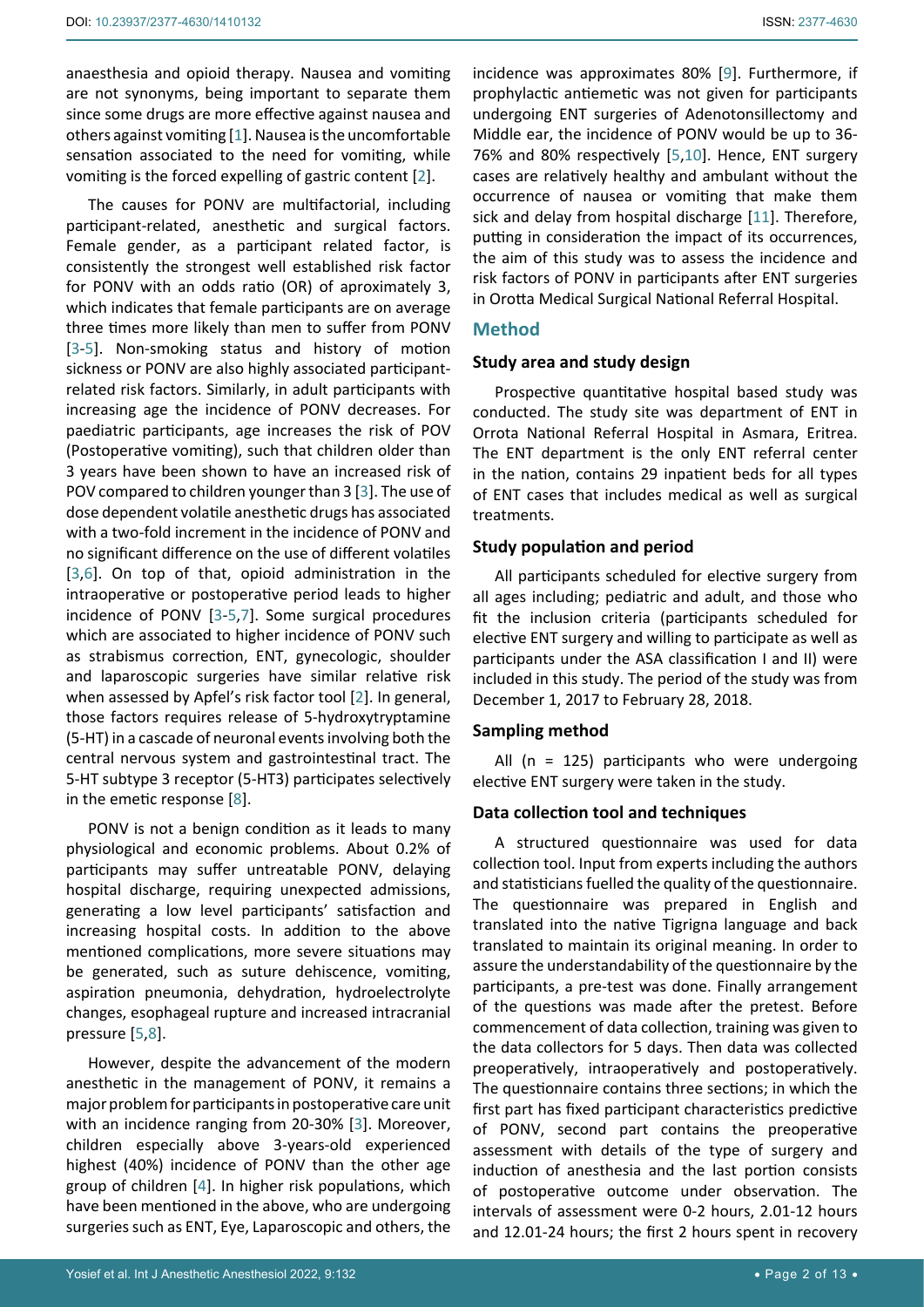and the remaining hours mostly in the ward. The data was recorded by the experienced ENT anesthetists and completeness of it was reviewed by the corresponding author. The patents' were interviewed preoperatively 30 minutes before surgery. Intraoperative anesthetic techniques and drugs were recorded. Postoperatively, participants were observed for the presence of vomiting and asked for the feeling of nausea and retching.

### **Anesthesia procedure**

All participants received balanced anesthesia. All adult participants were not given any premedication drugs but few of the paediatric received opioids. Dexamethasone and atropine were given as premedication drug during the induction time of anesthesia. Anesthesia was induced with sodium thiopental or propofol and fentanyl at clinically required doses. Few paediatric participants were induced by halothane. Tracheal intubation was facilitated after suxamethoniumorrocuronium. Then anesthesia was maintained on  $O_{2'}$  Air and isoflurane or halothane. Rocuronium, at clinically required dose, was used as a muscle relaxant. Ventilation was done with IPPV and few participants were under spontaneous ventilation. Neuromuscular block was antagonized using neostigmine and atropine in standard doses and tracheal extubation was done when the participants were fully awake. Postoperatively, for those participants who had nausea and vomiting metochlopramide was given.

## **Variables**

The socio-demographic variables were; age, sex, BMI, smoking. The clinical parameters were; drugs, site of surgery, duration of surgery, NGT presence, pain, fasting time, early feeding, and anesthetic techniques. The outcome variable was postoperative nausea and vomiting.

## **Validity and reliability**

Content validity of the questionnaire was checked by expert's opinion from the department of anesthesia and ENT Clinicians. A pretest was performed to ascertain the comprehension and understandability of the questions.

## **Data entry and statistical analysis**

Data was coded and entered into computer software SPSS version 22 and was cleaned. Descriptive analysis for socio-demographics was done using percentage and mean (SD) or median (IQR) depending on normality. The background information, preoperative, intraoperative and postoperative variables were described using frequency and percentage. Mann Whitey U test was used to compare duration of fasting, duration of ventilation via face mask, and time of first oral intake with PONV. Possible association of the occurrence of PONV and the identified risk factors was performed using chi-square test. Relative risk (95%CI) of PONV was computed for various predictor variables. Adjusted relative risk was

## **Eligibility**

There were 185 participants in the ENT ward, 30 didn't give consent, 10 drop out, 20 under workup. Finally 125 participants set for analysis.

## **Results**

## **Socio-demographic characteristics**

A total of 125 participants have done ENT surgeries from December 1, 2017 to February 28, 2018. The median age of the study participants was 12 years  $( IQR = 28, Min = 1 Max = 75)$  and 72 (57.6%) were pediatrics and 53 (42.4%) adults. Sixty eight (54.4%) of the participants were males and 57(45.6%) females. The WHO (World Health Organization) classifications of BMI were used for participant's > 15-years-old and were categorized into underweight, normal, overweight, and obese. According to Orrota National Referral Hospital, 15-years-old were treated as paediatric. Out of the paediatrics, 3 (2.4%) participants were underweight, 59 (47.2%) normal, and 10 (6.9%) overweight. Similarly, age > 15-years-old were considered as adults. Out of 53 adults, 15 (12%) participants were underweight, 26 (20.8%) normal, 11(8.8%) over weight and 1(0.8%) obese (Table 1).

## **Pre-operative assessments of the participants**

Of those 125 enrolled participants, 4 (3.2%) had history of smoking, 13 (10.4%) history of motion sickness and 1 (0.8%) history of previous PONV. The majority 89 (71.2%) of the participants had done throat surgery

**Table 1:** Socio-demographic characteristics of the study participants (n = 125).

| <b>Characteristics</b>            |             | <b>Frequency Percent</b> |      |  |  |
|-----------------------------------|-------------|--------------------------|------|--|--|
| Age (Median = $12$ , IQR = $28$ ) |             |                          |      |  |  |
|                                   | Paediatric  | 72                       | 57.6 |  |  |
|                                   | Adult       | 53                       | 42.4 |  |  |
| Gender                            |             |                          |      |  |  |
|                                   | Male        | 68                       | 54.4 |  |  |
|                                   | Female      | 57                       | 45.6 |  |  |
| BMI $\leq$ 15 yrs                 |             |                          |      |  |  |
|                                   | Underweight | 3                        | 2.08 |  |  |
|                                   | Normal      | 59                       | 40.9 |  |  |
|                                   | Overweight  | 10                       | 6.9  |  |  |
|                                   | Obese       | 0                        | 0    |  |  |
| BMI $> 15$ yrs                    |             |                          |      |  |  |
|                                   | Underweight | 15                       | 12   |  |  |
|                                   | Normal      | 26                       | 20.8 |  |  |
|                                   | Overweight  | 11                       | 8.8  |  |  |
|                                   | Obese       | 1                        | 0.8  |  |  |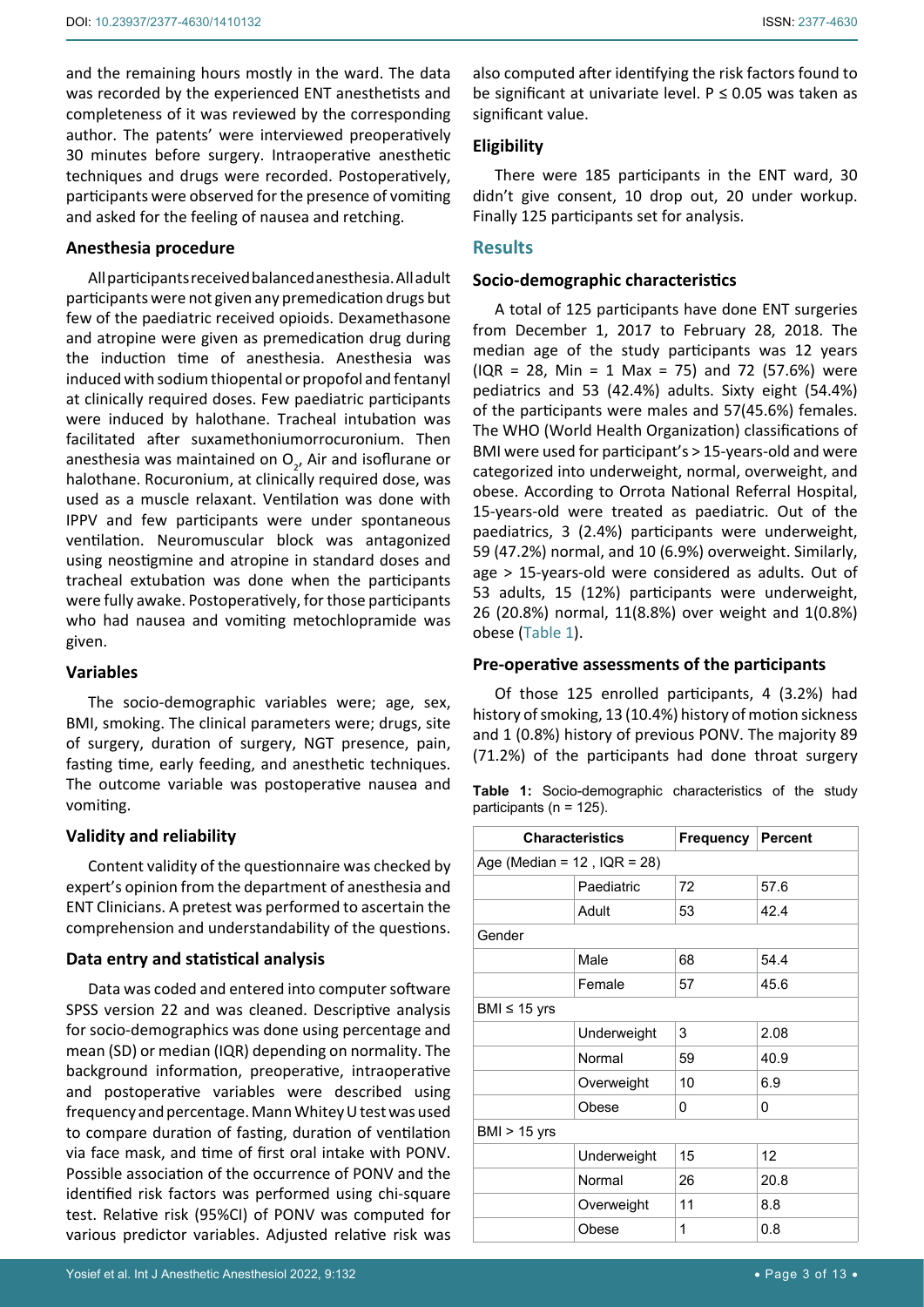followed by nose surgery 30(24%) and ear surgery 6 participants (4.8%). Almost four fifth (n = 102) of the participants were classified under ASA classification I, while one fifth ( $n = 23$ ) were classified under ASA II. Furthermore, 6(4.8%) participants had concurrent medical illness which includes diabetes mellitus, cardiac disease, gastric ulcers, down-syndrome and HIV. The duration of fasting before operation ranged from 4 hours to 24 hours with mean fasting time of 12.7 hours (SD = 3.36). Out of the total 125 participants four (3.2%) participants were given opioids as premedication (Table 2).

#### **Induction of anaesthesia and intraoperative drugs**

Ventilation via face mask was done in 120 participants (96%) and among these participants 57.6%, 34.4%, 3.2%, and 0.8% were ventilated for less than 5 minutes, 5-10 minutes, 10-20 minutes, and greater than 20 minutes respectively. All (100%) participants had received fentanyl during induction and additionally 39 (31.2%) during surgery. Fifty eight (46.4%) of the participants

|          | <b>Table 2:</b> Pre-operative assessments of the participants ( $n =$ |  |  |  |
|----------|-----------------------------------------------------------------------|--|--|--|
| $125$ ). |                                                                       |  |  |  |

| <b>Characteristics</b>             | Frequency   | Percent             |
|------------------------------------|-------------|---------------------|
| History of Smoking                 |             |                     |
| Yes                                | 4           | 3.2                 |
| No                                 | 121         | 96.8                |
| History of Motion sickness         |             |                     |
| Yes                                | 13          | 10.4                |
| <b>No</b>                          | 112         | 89.6                |
| Previous PONV                      |             |                     |
| Yes                                | 1           | 0.8                 |
| No                                 | 124         | 99.2                |
| Types of surgery                   |             |                     |
| Ear                                | 6           | 4.8                 |
| Nose                               | 30          | 24                  |
| Throat                             | 39          | 71.2                |
| <b>ASA</b> classification          |             |                     |
| Class I                            | 102         | 81.6                |
| Class II                           | 23          | 18.4                |
| Concurrent medical illness         |             |                     |
| Yes'                               | 6           | 4.8                 |
| No                                 | 119         | 95.2                |
| Fasting hours                      |             |                     |
| $\leq$ 12 hours                    | 64          | 51.2                |
| > 12 hours                         | 61          | 48.8                |
| Opioid as premedication            |             |                     |
| Yes                                | 4           | 3.2                 |
| No                                 | 121         | 96.8                |
| Fasting time Mean = $12.7$<br>hrs. | $SD = 3.31$ | Min = 4, Max = $24$ |

\*Diabetes mellitus, cardiac disease, gastric ulcer, down syndrome, HIV

Those participants who were given propofol and sodium thiopental as induction agents were 82.4% and 17.6% respectively. Thirty (24%) of the participants took Halothane as induction agent. Fifty six (44.8%) participants were given suxamethonium, 69 (55.2%) NDMR (rocuronium), 2 (1.6%) participants were given both suxamethonium and rocuronium, and only 2 (1.6%) participants were not given any muscle relaxant. The duration of fasting period ranged from 4 hours to 24 hours with mean fasting time of 12.7 hours (SD = 3.36) (Table 3).

## **Maintenance of anaesthesia**

Out of the two inhalational agents available in the ENT department of Orrota National referral hospital 117 (93.6%) of the participants received Isoflurane for maintenance and the remaining 8 (6.4%) tookhalothane. The most frequent mode of ventilation used was IPPV (intermittent positive pressure ventilation) in 117 (93.6%) participants while spontaneous ventilation only in 8 (6.4%) (Table 4).

## **Reversal of anesthesia and antagonizing muscle relaxants**

Nineteen (15.2%) of the participants took combination of neostigmine and atropine and of which 11 (57.9%) took ≤ 0.04 mg/kg while 8 (42.1%) > 0.04 mg/kg. The median duration of surgery was 30 minutes (IQR = 25). Sixty six (52.8%), 45 (36%), and 14 (11.2%) of the participants had surgery for < 30, 30-60, and > 60 minutes respectively. On the same token, the median duration of anesthesia was 35 minutes (IQR = 33). The percent of participants who took anesthesia < 30, 30- 60, and > 60 minutes were 44.8%, 40%, and 15.2% respectively. Nasogastric tube (NGT) was not inserted in to all participants (Table 5).

### **Post-operative evaluation of the participants**

In the postoperative period only 6 (4.8%) participants were given a rescue anti-emetic while119 (95.2%) none. The only anti-emetic drug given was metoclopramide. During post-operative period 63 (50.4%) of the participants had pain while 62 (49.6%) had no pain. Eighty two (65.5%) of the participants took their first oral intake between 30 minutes and 1 hour while the remaining 13.6%, 6.4%, and 14.4% between 1.1 hours to 2 hours, 2.1 hours to 3 hours, and 3.1 hours and above, respectively. Antibiotics were given postoperatively to 112 (89.6%) participants. The types of antibiotics given were Amoxicillin (n = 77, 61.6%), Metronidazole (n = 6, 4.8%), Co-trimoxazole ( $n = 2$ , 1.6%), and others ( $n = 34$ , 27.2%) (Table 6).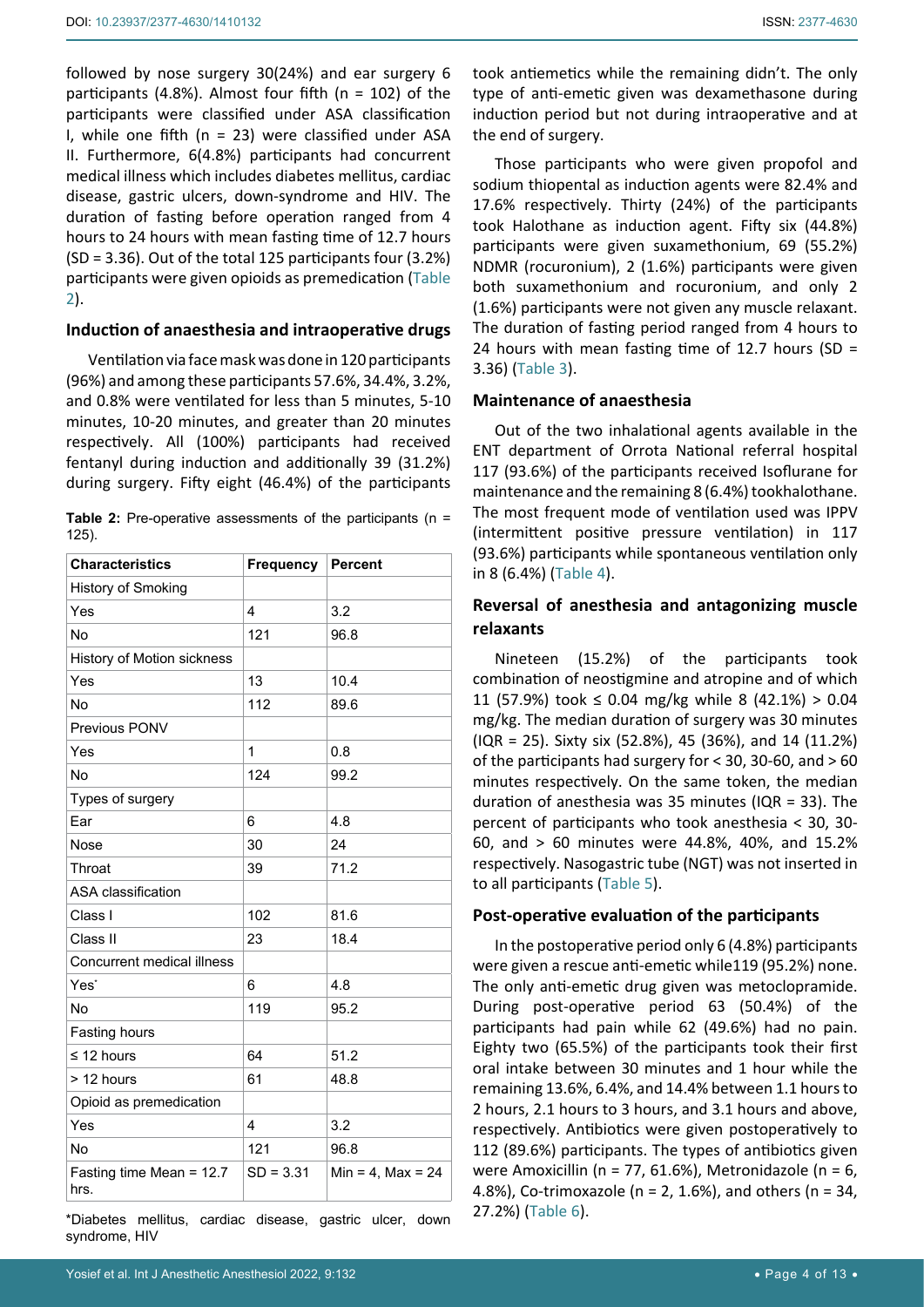| Instant        | Induction of Anesthesia and Intraoperative drugs | Frequency      | Percent                 |  |  |  |  |
|----------------|--------------------------------------------------|----------------|-------------------------|--|--|--|--|
|                | Inhalation induction                             |                |                         |  |  |  |  |
|                | Yes                                              | 30             | 24                      |  |  |  |  |
|                | No                                               | 95             | 76                      |  |  |  |  |
|                | Ventilation via face mask                        |                |                         |  |  |  |  |
|                | Yes                                              | 120            | 96                      |  |  |  |  |
|                | No                                               | $\overline{5}$ | $\overline{\mathbf{4}}$ |  |  |  |  |
|                | Ventilation time length                          |                |                         |  |  |  |  |
|                | Less than 5 min                                  | 72             | 57.6                    |  |  |  |  |
|                | 5-10 minutes                                     | 43             | 34.4                    |  |  |  |  |
|                | 10-20 minutes                                    | $\overline{4}$ | 3.2                     |  |  |  |  |
|                | Greater than 20 minutes                          | $\mathbf{1}$   | 0.8                     |  |  |  |  |
|                | Fentanyl administration at Induction             |                |                         |  |  |  |  |
|                | Yes                                              | 125            | 100                     |  |  |  |  |
|                | No                                               | $\mathbf 0$    | $\pmb{0}$               |  |  |  |  |
| Induction      | Antiemetic given                                 |                |                         |  |  |  |  |
|                | Yes                                              | 58             | 46.4                    |  |  |  |  |
|                | No                                               | 67             | 53.6                    |  |  |  |  |
|                | Type of Antiemetic                               |                |                         |  |  |  |  |
|                | Dexamethasone                                    | 58             | 46.4                    |  |  |  |  |
|                | Dexamethasone administration time                |                |                         |  |  |  |  |
|                | Induction                                        | 58             | 100                     |  |  |  |  |
|                | Hypnotic agent                                   |                |                         |  |  |  |  |
|                | Sodium Thiopentone                               | 22             | 17.6                    |  |  |  |  |
|                | Propofol                                         | 103            | 82.4                    |  |  |  |  |
|                | Muscle relaxant*                                 |                |                         |  |  |  |  |
|                | Not at all                                       | $\overline{2}$ | 1.6                     |  |  |  |  |
|                | Suxamethonium                                    | 56             | 44.8                    |  |  |  |  |
|                | Non depolarizing MR                              | 69             | 55.2                    |  |  |  |  |
| Intraoperative | Fentanyl                                         |                |                         |  |  |  |  |
| Administration | Yes                                              | 39             | 31.2                    |  |  |  |  |
|                | No                                               | 86             | 69.8                    |  |  |  |  |
|                | Muscle relaxant                                  |                |                         |  |  |  |  |
|                | <b>NDMR</b>                                      | $\overline{2}$ | 1.6                     |  |  |  |  |

**Table 3:** Induction of anesthesia and intraoperative drugs (n = 125).

\*Both Suxamethonium and NDMR administration in one participant was possible (# ˃ 125).

## **Table 4:** Maintenance of anesthesia (n = 125).

| <b>Maintenance of anesthesia</b> | Frequency | <b>Percent</b> |  |  |  |
|----------------------------------|-----------|----------------|--|--|--|
| Inhalational agent               |           |                |  |  |  |
| Halothane                        | 8         | 6.4            |  |  |  |
| <b>Isoflurane</b>                | 117       | 93.6           |  |  |  |
| Mode of ventilation              |           |                |  |  |  |
| Spontaneous                      | 8         | 6.4            |  |  |  |
| <b>IPPV</b>                      | 117       | 93.6           |  |  |  |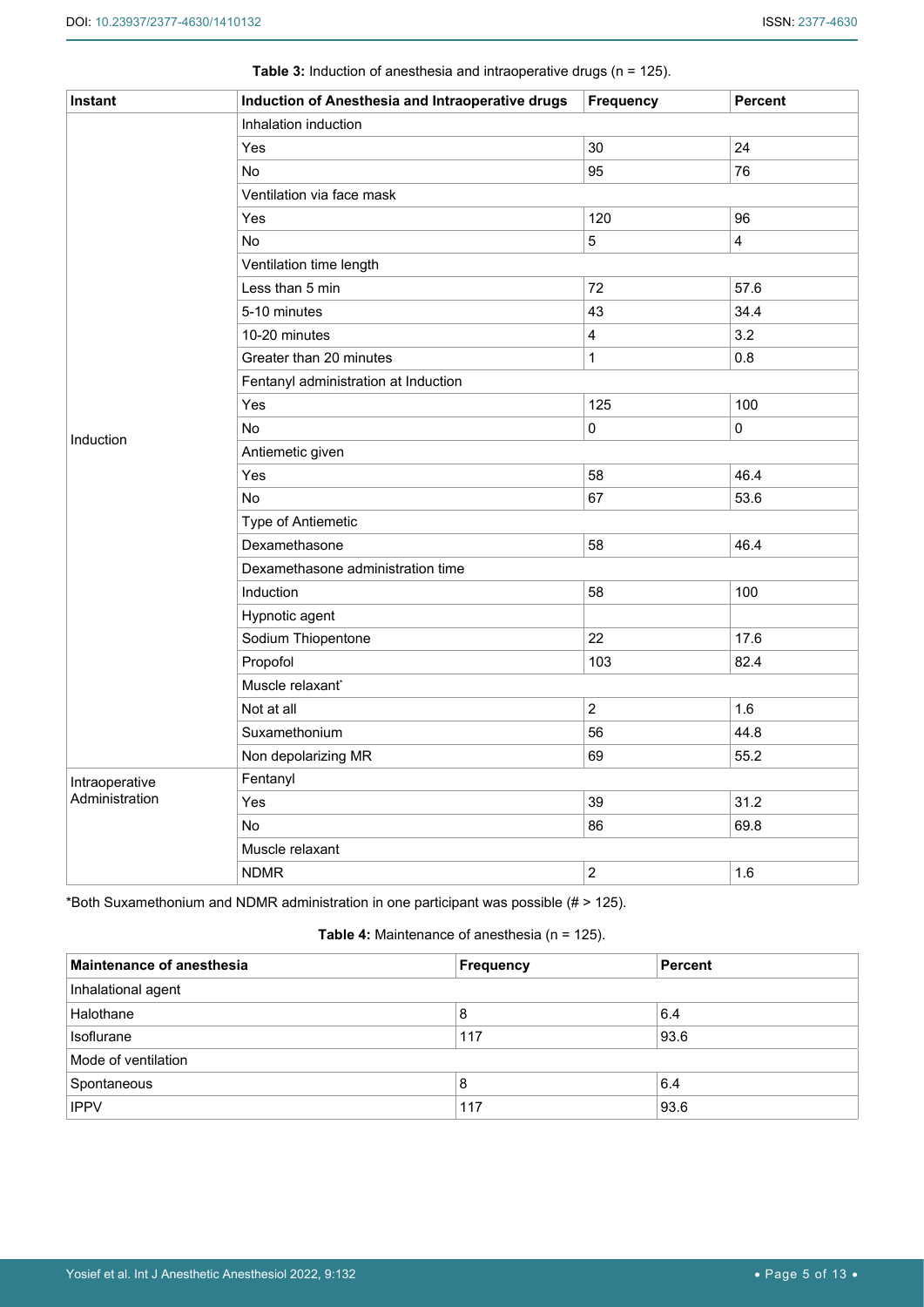| <b>Reversal</b>                               |                   | <b>Frequency</b> | <b>Percent</b> |
|-----------------------------------------------|-------------------|------------------|----------------|
| Neostigmine and atropine                      |                   |                  |                |
|                                               | Yes               | 19               | 15.2           |
|                                               | No                | 106              | 84.8           |
| Dose of neostigmine                           |                   |                  |                |
|                                               | $\leq 0.04$ mg/kg | 11               | 57.9           |
|                                               | $> 0.04$ mg/kg    | 8                | 42.1           |
| Surgery time (Median = $30$ , IQR = $25$ )    |                   |                  |                |
|                                               | $<$ 30 minutes    | 66               | 52.8           |
|                                               | 30 to 60 minutes  | 45               | 36             |
|                                               | > 60 minutes      | 14               | 11.2           |
| Anesthesia time (Median = $35$ , IQR = $33$ ) |                   |                  |                |
|                                               | < 30 minutes      | 56               | 44.8           |
|                                               | 30 to 60 minutes  | 50               | 40             |
|                                               | > 60 minutes      | 19               | 15.2           |
| Nasogastric tube                              |                   |                  |                |
|                                               | Yes               | $\mathbf 0$      | $\mathbf 0$    |
|                                               | No                | 125              | 100            |

**Table 5:** Reversal of anesthesia and emergency of the participants (n = 125).

**Table 6:** Post-operative evaluation of the participants (n = 125).

| Post-operative assessment                                           | <b>Frequency</b> | <b>Percent</b> |  |  |  |  |
|---------------------------------------------------------------------|------------------|----------------|--|--|--|--|
| Antiemetic given                                                    |                  |                |  |  |  |  |
| Yes                                                                 | 6                | 4.8            |  |  |  |  |
| <b>No</b>                                                           | 119              | 95.2           |  |  |  |  |
| Type of antiemetic                                                  |                  |                |  |  |  |  |
| Metoclopramide                                                      | 6                | 100            |  |  |  |  |
| Dexamethasone                                                       | 0                | $\Omega$       |  |  |  |  |
| Pain presence                                                       |                  |                |  |  |  |  |
| Yes                                                                 | 63               | 50.4           |  |  |  |  |
| No                                                                  | 62               | 49.6           |  |  |  |  |
| Time of first oral intake (Median = $1 \text{ hr}$ , IQR = $1.50$ ) |                  |                |  |  |  |  |
| 30min to 1 hrs.                                                     | 82               | 65.6           |  |  |  |  |
| 1.1 to 2 hrs.                                                       | 17               | 13.6           |  |  |  |  |
| $2.1$ to $3$ hrs.                                                   | 8                | 6.4            |  |  |  |  |
| 3.1 or more hrs.                                                    | 18               | 14.4           |  |  |  |  |
| Antibiotic given                                                    |                  |                |  |  |  |  |
| Yes                                                                 | 112              | 89.6           |  |  |  |  |
| No                                                                  | 13               | 10.4           |  |  |  |  |
| Type of antibiotic#                                                 |                  |                |  |  |  |  |
| Co-trimoxazole                                                      | 2                | 1.6            |  |  |  |  |
| Amoxicillin                                                         | 77               | 61.6           |  |  |  |  |
| Erythromycin                                                        | 0                | $\Omega$       |  |  |  |  |
| Metronidazole                                                       | 6                | 4.8            |  |  |  |  |
| Others <sup>*</sup>                                                 | 34               | 27.2           |  |  |  |  |

\*others include Ampicillin, Ciprofloxacillin, and Ceftriaxone; ‡ Percent might exceed 100 because a participant can take more than one antibiotics.

### **The incidence of PONV after ENT surgeries**

The overall incidence of PONV after ENT surgery with in a period of 24 hours was 32.8%. Out of the occurrence of PONVs, the highest percentage was observed in vomiting (n = 20, 48.8%) while nausea, retching as well as nausea and vomiting together had 17.1% ([Figure 1\)](#page-6-0).

### **Occurrence of PONV**

In order to observe the presence of PONV, participants were followed for 24 hours postoperatively. The follow up period was divided in to three periods; 0-2, 2.01-12 and 12.01-24 hrs for each outcome. Six (85.7%) of the 'only nausea' events occurred between 0-2 hours while only 1 (14.3%) had experienced between 2.01 and 12 hours. None of the participants suffered retching and nausea (during nausea and vomiting) after 2 hours. The occurrence of 'only vomiting' during 0 to 2 hours, 2.01 to 12, as well as 12.01 to 24 hours was 65%, 30%, and 5% respectively. During the presence of PONV, initial symptom of nausea was observed in the first 2 hrs among 7 (100%) participants. In a similar way, the occurrence of vomiting in the immediate 2 hrs was 85.7%. The remaining 14.3% had vomiting with in the period of 2.1 to 12 hrs (Table 7).

## **Risk factors of PONV**

**Socio-demographic characteristics of the participants as risk factors:** Regarding the sociodemographic characteristics of participants, Gender and BMI were not a risk factors for the occurrence of PONV (p > 0.05). However, age (RR = 1.71, 95%CI: 1.00-2.90) was significantly associated with the risk of occurrence of PONV (Table 8).

**Preoperative assessment of the participants as**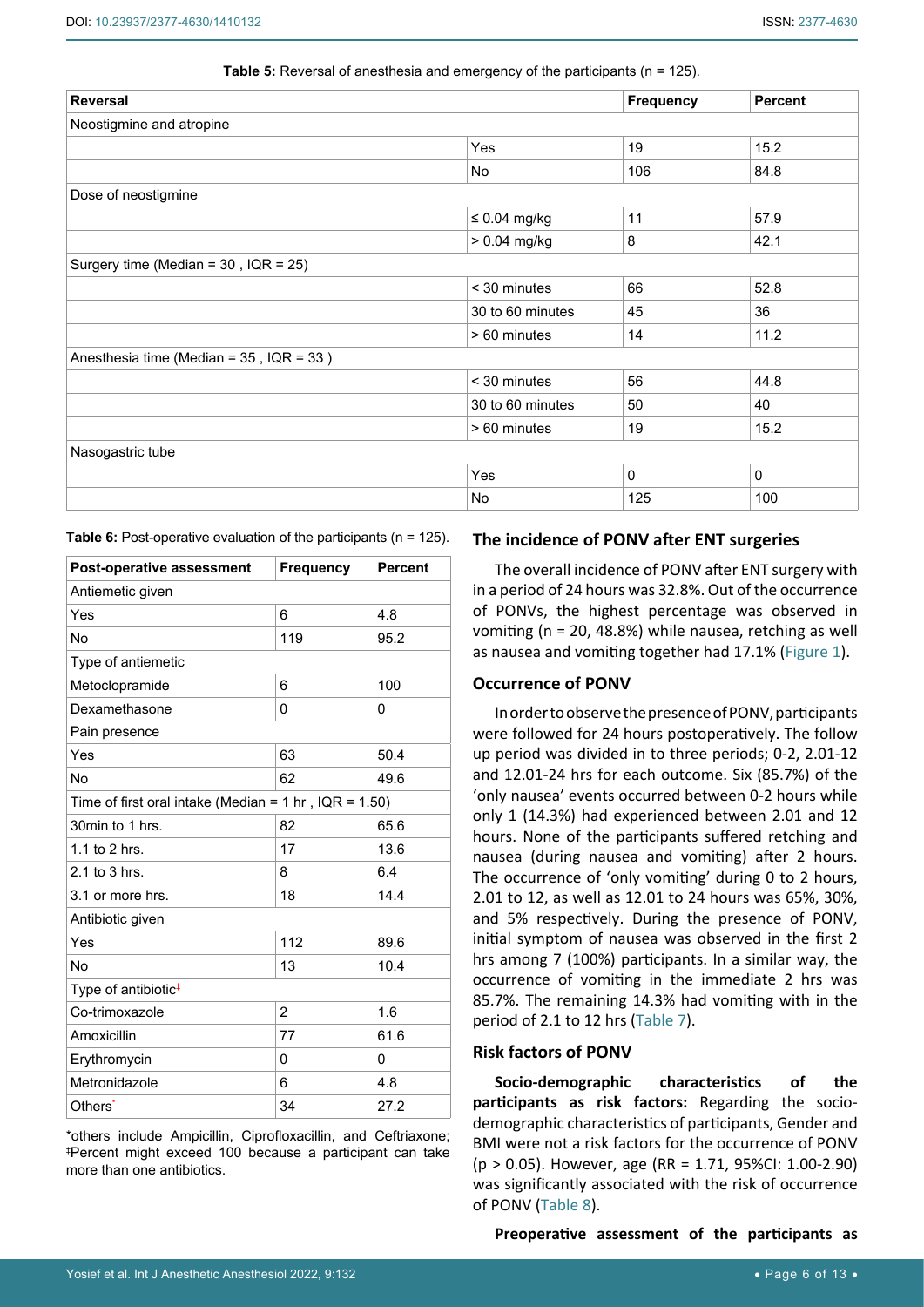<span id="page-6-0"></span>

**Table 7:** Time period for occurrence of PONV (n = 125).

|                                | Time of occurrence |                |                 |  |  |
|--------------------------------|--------------------|----------------|-----------------|--|--|
|                                | $0$ to $2$ hrs.    | 2.1 to 12 hrs. | 12.1 to 24 hrs. |  |  |
| <b>Occurrence of PONV</b>      | $n$ (%)            | $n$ (%)        | n (%)           |  |  |
| Only nausea                    | 6(85.7)            | 1(14.3)        | 0(0)            |  |  |
| Retching                       | 7(100)             | 0(0)           | 0(0)            |  |  |
| Only vomiting                  | 13(65)             | 6(30)          | 1(5)            |  |  |
| Nausea and vomiting (Nausea)*  | 7(100)             | 0(0)           | 0(0)            |  |  |
| Nausea and vomiting (Vomiting) | 6(85.7)            | 1(14.3)        | 0(0)            |  |  |

\*participants who had nausea and vomiting together

**Table 8:** Socio-demographic characteristics of the participants as risk factors (n = 125).

|                        |                         | <b>PONV</b> |           | <b>RR</b>          |
|------------------------|-------------------------|-------------|-----------|--------------------|
| <b>Variables</b>       |                         | <b>Yes</b>  | No        | (95% CI)           |
|                        |                         | n (%)       | n (%)     |                    |
| Age                    |                         |             |           |                    |
|                        | Paediatric <sup>*</sup> | 29 (40.3)   | 43 (59.7) | $1.78(1.00-3.15)$  |
|                        | Adult                   | 12 (22.6)   | 41 (77.4) | Referent           |
| Gender                 |                         |             |           |                    |
|                        | Male                    | 27 (39.7)   | 41 (60.3) | 1.62 (0.94-2.78)   |
|                        | Female                  | 14 (24.6)   | 41 (75.4) | Referent           |
| <b>BMI</b> (Adult)     |                         |             |           |                    |
|                        | Normal                  | 6(23.1)     | 20 (76.9) | $0.923(0.28-3.08)$ |
|                        | Overweight              | 3(25.0)     | 9(75.0)   | Referent           |
| <b>BMI</b> (Pediatric) |                         |             |           |                    |
|                        | Normal                  | 25(41.0)    | 36 (59.0) | $1.37(0.56-3.69)$  |
|                        | Overweight              | 3(30.0)     | 7(70.0)   | Referent           |

**a risk factor:** History of smoking, history of previous PONV, type of surgery, ASA classification,Fasting time, opioids given as pre-medication and presence of concurrent medical illness were not found as risk factors for the occurrence of PONV (p > 0.05). However history of motion sickness (RR = 2.78, 95%CI: 1.82-4.24) were significantly associated with the risk of occurrence of PONV. Participants with history of motion sickness had 2.78 times higher risk than those without previous history (Table 9).

**Induction of anesthesia and intraoperative drugs as risk factors:** The induction agents of anesthesia and intraoperative drugs as risk factors namely, usage of inhalational induction (RR = 1.02, 95%CI: 0.57-1.83), ventilation via face mask (RR = 0.81, 95%CI: 0.27- 2.45), muscle relaxants (RR = 1.12, 95%CI: 0.68-1.86), anti-emetic (RR = 1.48, 95%CI: 0.89-2.45) and fentanyl administration period (RR = 1.27, 95%CI: 0.76-2.12) were not contributors to the risk of PONV. However, the study found out that the type of hypnotic agent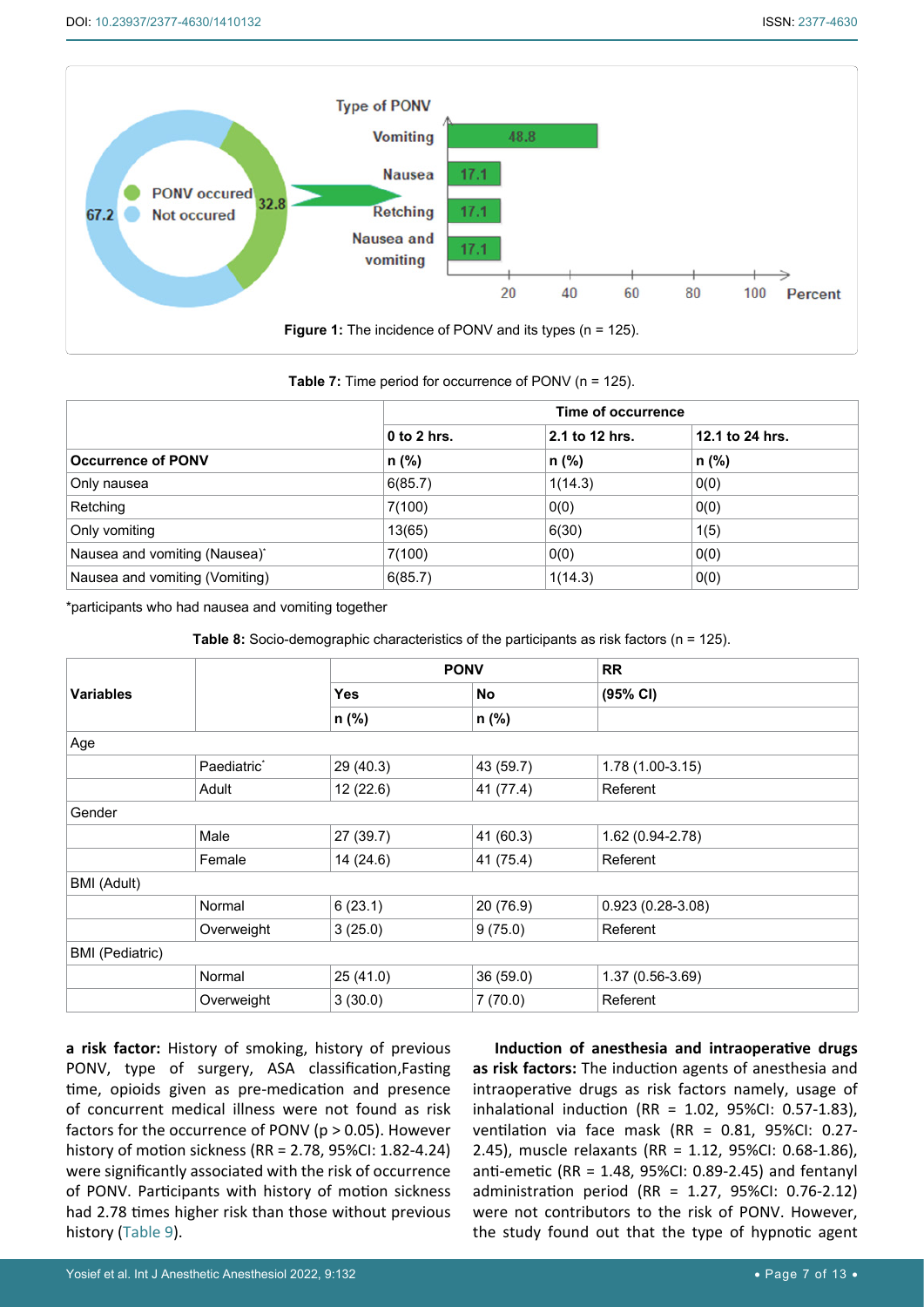|                                   |            | <b>PONV</b> | <b>RR</b>           |
|-----------------------------------|------------|-------------|---------------------|
| <b>Variables</b>                  | <b>Yes</b> | No          | (95% CI)            |
|                                   | n (%)      | n (%)       |                     |
| History of Smoking                |            |             |                     |
| Yes                               | 2(50.0)    | 2(50.0)     | 1.55 (0.56-4.27)    |
| No                                | 39 (32.2)  | 82 (67.8)   | Referent            |
| History of motion sickness        |            |             |                     |
| Yes                               | 10 (76.9)  | 3(23.1)     | 2.78 (1.82-4.24)*** |
| <b>No</b>                         | 31(27.7)   | 81 (72.3)   | Referent            |
| History of previous PONV          |            |             |                     |
| Yes                               | 0(0)       | 1(100)      | $0(-)$              |
| No                                | 41 (33.1)  | 83 (66.9)   | Referent            |
| Type of surgery                   |            |             |                     |
| Ear                               | 1(16.7)    | 5(83.3)     | $0.45(0.07 - 2.75)$ |
| Nose                              | 7(23.3)    | 23 (76.7)   | $0.63(0.31 - 1.27)$ |
| Throat                            | 33(37.1)   | 56 (62.9)   | Referent            |
| ASA classification                |            |             |                     |
| Class I                           | 37 (36.3)  | 65 (63.7)   | 2.09 (0.83-5.27)    |
| Class II                          | 4(17.4)    | 19 (82.6)   | Referent            |
| <b>Concurrent Medical Illness</b> |            |             |                     |
| Yes                               | 3(50)      | 3(50)       | 1.57 (0.68-3.63)    |
| No                                | 38 (31.9)  | 81(68.1)    | Referent            |
| Fasting time                      |            |             |                     |
| Less or equal 12 hrs              | 21 (32.8)  | 43 (67.2)   | $1.00(0.61 - 1.65)$ |
| More than 12 hrs                  | 20 (32.8)  | 41 (67.2)   | Referent            |
| Opioid given as pre-medication    |            |             |                     |
| Yes                               | 2(50.0)    | 2(50.0)     | 1.55 (0.56-4.27)    |
| No                                | 39 (32.2)  | 82 (67.8)   | Referent            |

**Table 9:** Preoperative assessment as a risk factor (n = 125).

<span id="page-7-0"></span>**Table 10:** Induction of anesthesia and intraoperative drugs (n = 125).

|                                |            | <b>PONV</b> |                         |
|--------------------------------|------------|-------------|-------------------------|
|                                | <b>Yes</b> | <b>No</b>   |                         |
| <b>Induction of Anesthesia</b> | n (%)      | n (%)       | <b>RR (95% CI)</b>      |
| Inhalation induction           |            |             |                         |
| Yes                            | 10(33.3)   | 20(66.7)    | $1.02(0.57 - 1.83)$     |
| <b>No</b>                      | 31(32.6)   | 64(67.4)    | Referent                |
| Ventilation via face mask      |            |             |                         |
| Yes                            | 39(32.5)   | 81(67.5)    | $0.81(0.27 - 2.45)$     |
| <b>No</b>                      | 2(40.0)    | 3(60.0)     | Referent                |
| Hypnotic agent                 |            |             |                         |
| Sodium thiopentone             | 11(50.0)   | 11(50.0)    | $1.72(1.03 - 2.87)^{*}$ |
| Propofol                       | 30(29.1)   | 73(70.9)    | Referent                |
| Muscle relaxants               |            |             |                         |
| Suxamethonium                  | 19(35.2)   | 35(64.8)    | 1.12(0.68-1.86)         |
| Non Depolarizing               | 21(31.3)   | 46(68.7)    | Referent                |
| Fentanyl administration time   |            |             |                         |
| Induction and Intraoperative   | 15(38.5)   | 24(61.5)    | $1.27(0.76-2.12)$       |
| Induction only                 | 26(30.2)   | 60(69.8)    | Referent                |
| Anti-emetic given              |            |             |                         |
| Yes                            | 23(39.7)   | 35(60.3)    | 1.48(0.89-2.45)         |
| No                             | 18(26.9)   | 49(73.1)    | Referent                |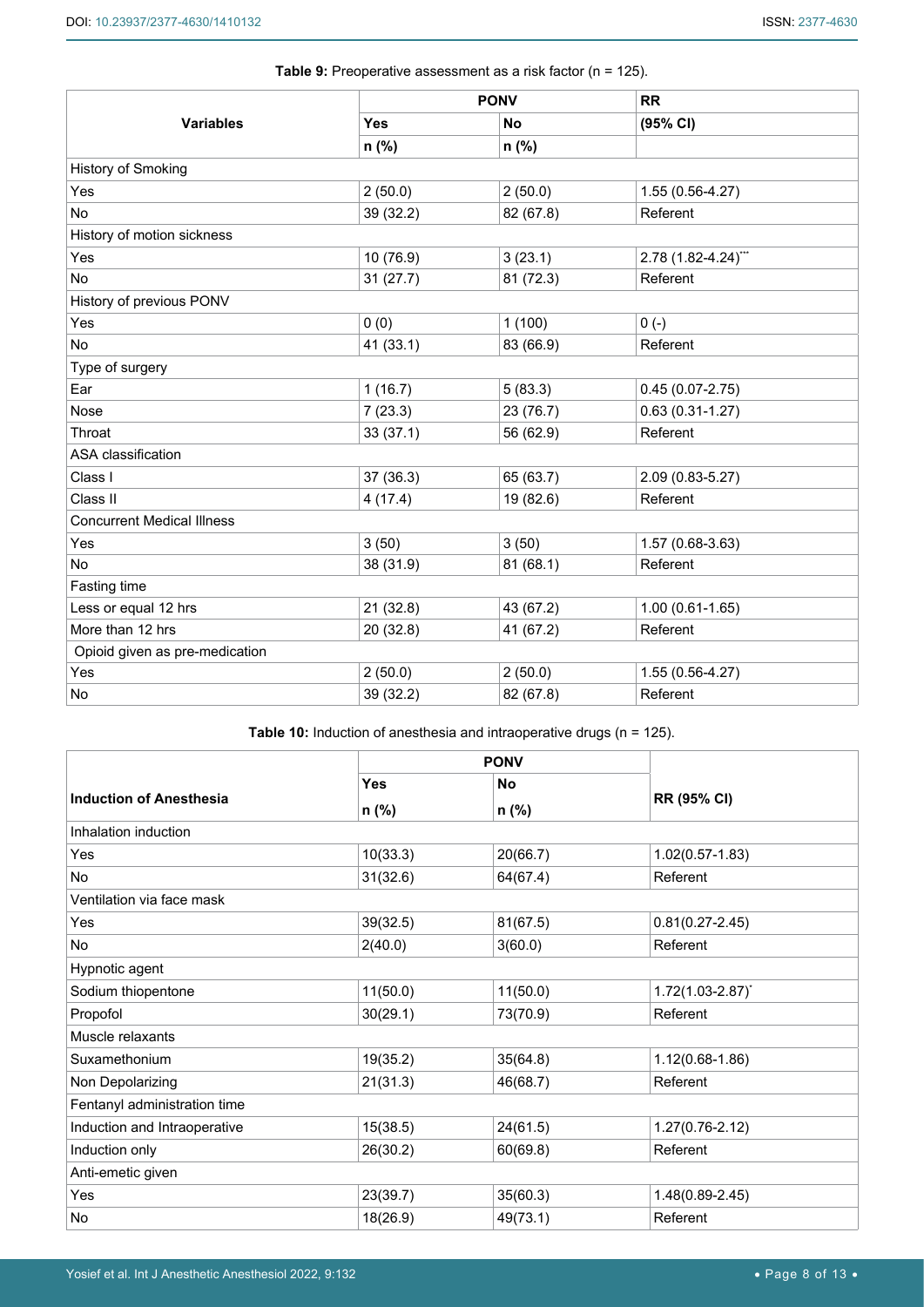used (RR = 1.72, 95% CI: 1.03-2.87) was a risk factor of PONV. The proportion of participants who had PONV after taking sodium thiopentone (50%) was significantly higher than the proportion of participants who had PONV after taking Propofol (29.1%) ([Table 10](#page-7-0)).

**Maintenance of anesthesia as risk factors:**  Maintenance of anesthesia namely types of inhalational agent and mode of ventilation was investigated and they were found to be insignificant to contribute as risk factor for PONV (Table 11).

## **Reversal of anaesthesia and antagonizing muscle relaxants as risk factors**

The duration of surgery and anesthesia were investigated and had no significant impact on the occurrence of PONV ( $p > 0.05$ ). Dose of neostigmine and atropine (RR = 1.09, 95%CI: 0.45-2.63) were not risk factors for PONV. However, administration of drugs such as neostigmine and atropine (RR = 1.80, 95%CI: 1.07-3.03) were a risk factor for causing PONV. The proportion of participants who received neostigmine and atropine (52.6%) were significantly higher than those who did not (29.2%) (Table 12).

## **Post-operative evaluation as risk factors**

The risk for PONV was found to be higher (RR = 2.38,

95%CI: 1.34-4.22) in those participants who had pain during the post-operative period than in those who had not. However, the duration of time until the first oral intake (RR = 1.13, 95%CI: 0.66-1.95), the fact that antibiotics were given or not (RR =  $1.47$ , 95%CI = 0.53-4.10), and the type of antibiotic (RR = 1.56, 95%CI: 0.77- 3.14) were not significant risk factors for the occurrence of PONV (Table 13).

## **Time of occurrence of PONV**

The comparison of the time of onset of PONV have revealed that there was significantly higher presence of PONV at the time period 0-2 hours after anaesthesia had ended than 2-24 hours ( $p < 0.001$ ) (Table 14).

## **Discussion**

Postoperative nausea and vomiting are among the adverse events following surgery, anesthesia and opioid analgesia which leads to participant distress, prolonged hospitalstay and increased cost [\[12](#page-12-0)]. The incidence of PONV remains still high despite the presence of advanced multimodal approach such as new antiemetic medications, less emetogenic anesthetic techniques, intravenous hydration and adequate painkillers [[5](#page-11-3)]. Similarly, in this study the overall incidence rate of PONV after ENT surgery is 32.8%. This can be explained

|  |  | Table 11: Maintenance of anesthesia (n = 125). |  |  |  |
|--|--|------------------------------------------------|--|--|--|
|--|--|------------------------------------------------|--|--|--|

| Maintenance of anesthesia  | <b>PONV</b> |           |                     |  |  |  |  |
|----------------------------|-------------|-----------|---------------------|--|--|--|--|
|                            | Yes $n$ $%$ | No (%)    | <b>RR (95%CI)</b>   |  |  |  |  |
| Type of Inhalational agent |             |           |                     |  |  |  |  |
| Halothane                  | 1(12.5)     | 7(87.5)   | $0.37(0.06-2.33)$   |  |  |  |  |
| Isoflurane                 | 40 (34.2)   | 77 (65.8) | Referent            |  |  |  |  |
| Mode of ventilation        |             |           |                     |  |  |  |  |
| Spontaneous                | 2(25.0)     | 6(75.0)   | $0.75(0.22 - 2.56)$ |  |  |  |  |
| <b>IPPV</b>                | 39(33.3)    | 78 (66.7) | Referent            |  |  |  |  |

**Table 12:** Reversal of anesthesia and usage of antagonists for muscle relaxation (n = 125).

| <b>Reversal of anesthesia</b>    |           | <b>PONV</b>                       | <b>RR</b>               |  |  |  |
|----------------------------------|-----------|-----------------------------------|-------------------------|--|--|--|
|                                  | Yes n (%) | No $n$ $\left(\frac{9}{6}\right)$ | (95% CI)                |  |  |  |
|                                  |           |                                   |                         |  |  |  |
| Neostigmine and Atropine         |           |                                   |                         |  |  |  |
| Yes                              | 10(52.6)  | 9(47.4)                           | $1.80(1.07 - 3.03)^{*}$ |  |  |  |
| No                               | 31(29.2)  | 75(70.8)                          | Referent                |  |  |  |
| Dose of Neostigmine and Atropine |           |                                   |                         |  |  |  |
| $\leq 0.04$ mg/kg                | 6(54.5)   | 5(45.5)                           | $1.09(0.45-2.63)$       |  |  |  |
| $> 0.04$ mg/kg                   | 4(50.0)   | 4(50.0)                           | Referent                |  |  |  |
| Time of surgery taken            |           |                                   |                         |  |  |  |
| > 60 minutes                     | 4(28.6)   | 10(71.4)                          | $0.86(0.36-2.04)$       |  |  |  |
| $\leq 60$ minutes                | 37(33.3)  | 74 (66.7)                         | Referent                |  |  |  |
| Time of anesthesia taken         |           |                                   |                         |  |  |  |
| > 60 minutes                     | 5(26.3)   | 14(73.7)                          | $0.78(0.35-1.72)$       |  |  |  |
| $\leq 60$ minutes                | 36 (340)  | 70 (66.0)                         | Referent                |  |  |  |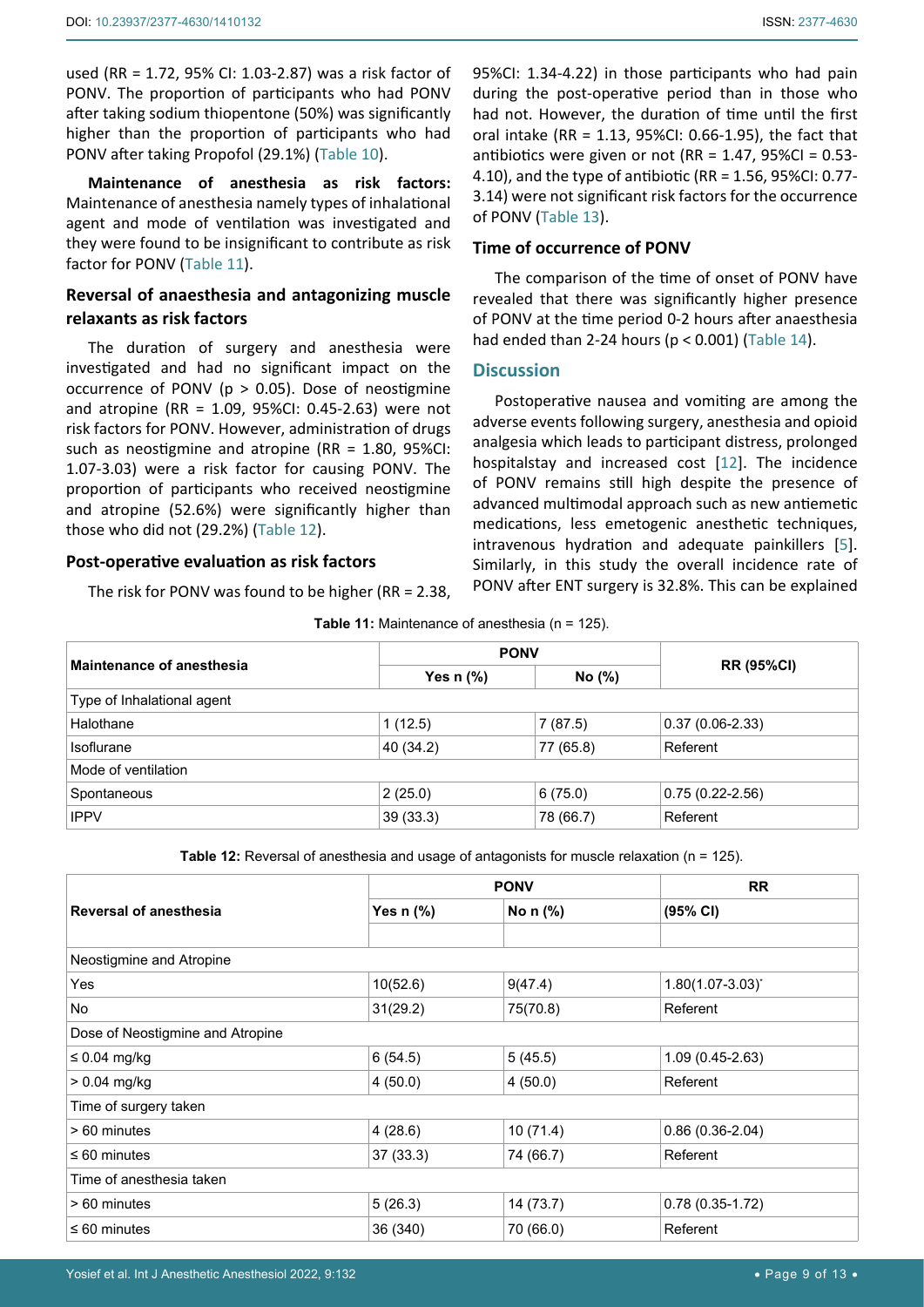| Post-operative evaluation | <b>PONV</b> |           |                     |
|---------------------------|-------------|-----------|---------------------|
|                           | Yes $n$ (%) | No (%)    | <b>RR (95%CI)</b>   |
| Presence of pain          |             |           |                     |
| Yes                       | 29 (46.0)   | 34(54.0)  | 2.38 (1.34-4.22)**  |
| No                        | 12 (19.4)   | 50(80.6)  | Referent            |
| Time of first oral intake |             |           |                     |
| 60 minutes                | 28 (34.1)   | 54 (65.9) | $1.13(0.66 - 1.95)$ |
| > 60 minutes              | 13(30.2)    | 30(69.8)  | Referent            |
| Antibiotic given          |             |           |                     |
| Yes                       | 38 (33.9)   | 74 (66.1) | $1.47(0.53 - 4.10)$ |
| No                        | 3(23.1)     | 10(76.9)  | Referent            |
| Type of antibiotics       |             |           |                     |
| Amoxicillin               | 30(39.0)    | 47 (61.0) | $1.56(0.77-3.14)$   |
| Ciprofloxacin             | 7(25.0)     | 21(75.0)  | Referent            |

**Table 13:** Post-operative evaluation as risk factors (n = 125).

**Table 14:** Time of onset of PONV (n = 40).

| ⊺PONV occurrence           | $n$ (%)  | <b>Chi-square Value</b> | <i>p</i> -value |  |  |  |  |
|----------------------------|----------|-------------------------|-----------------|--|--|--|--|
| Time of occurrence of PONV |          |                         |                 |  |  |  |  |
| $\vert$ 0 to 2.00 hours    | 32(80.0) | 14.4                    | < 0.001         |  |  |  |  |
| $\vert$ 2.01 to 24 hours   | 8(20.0)  |                         |                 |  |  |  |  |

by the large number of paediatric participants, as the incidence of vomiting after tonsillectomy may approach 81% [[5](#page-11-3)]. However, a low incidence rate of PONV after ENT surgeries was reported [\[13](#page-12-4)], which was associated to small sample size of the participants.

Although a large number of participant-related factors have been evaluated, the actual influence of specific surgical procedures on the risk for PONV continues to be a highly debated topic. So, it is a multifactorial distressing event following surgery and anesthesia second to postoperative pain. The main causes of PONV are classified as participant, preoperative, intraoperative, anesthetic, surgical and postoperative factors.

Regarding the participants risk factor the paediatric age group which encompasses 57.6% of the total participants had statistically significant increase in the incidence of PONV (RR = 1.78, 95% CI 1.00-3.15). These results are supported with other study done in Thailand, India, and USA [[14-](#page-12-5)[16](#page-12-6)].

In regard to gender as a factor, this study reveals opposite results to the most literature carried out at various times in which males were found out to have higher risk of PONV (M = 39.7% versus  $F = 24.6\%$ ). However, the study done by Lubis and Kristiantian [\[17](#page-12-7)] shows similar results in which male participants had higher percentage of PONV which was 62.3% to 37.7%. The reason why male participants in this study had higher percentage of PONV may be due to the majortiy of the participants were paedatric (57.6%) and more

than 60 years [\[3](#page-11-2),[18-](#page-12-1)[21](#page-12-2)]. However, in this study BMI, cigarette smoking, history of previous PONV, history of concurrent medical illnesses, use of muscle relaxants and administration of antibiotics were not risk factors for PONV.

But, the participants with history of motion sickness had strong statistically significance for the occurence of PONV which was almost three times higher than participants with no history of motion sickness (RR = 2.78, 95%CI: 1.82-4.24). This study correlates with previous studies in which participants with history of motion sickness are reported to have low threshhold for nausea or vomiting and have a higher occurrence of PONV [[3](#page-11-2),[6\]](#page-11-4).

Even though the types of surgery were not statistically significant for the occurrence of PONV, participants who had to undergo throat surgery had higher risk for PONV (37.1%), followed by nasal surgery (23.3%) and ear surgery (16.7%). Since the throat surgery was done mostly in the paediatrics, this may be the reason why it had higher percentage of PONV than the other surgeries.

Our study did not show any significance in the incidence of PONV with the duration of fasting.

However, other studies reported that prolonged duration of fasting led to dehydration which may be a precipitating factor for PONV [[7](#page-11-5),[22](#page-12-3)].

In this study most of the participants (57.6%) were ventilated for less than 5 minutes, and it was not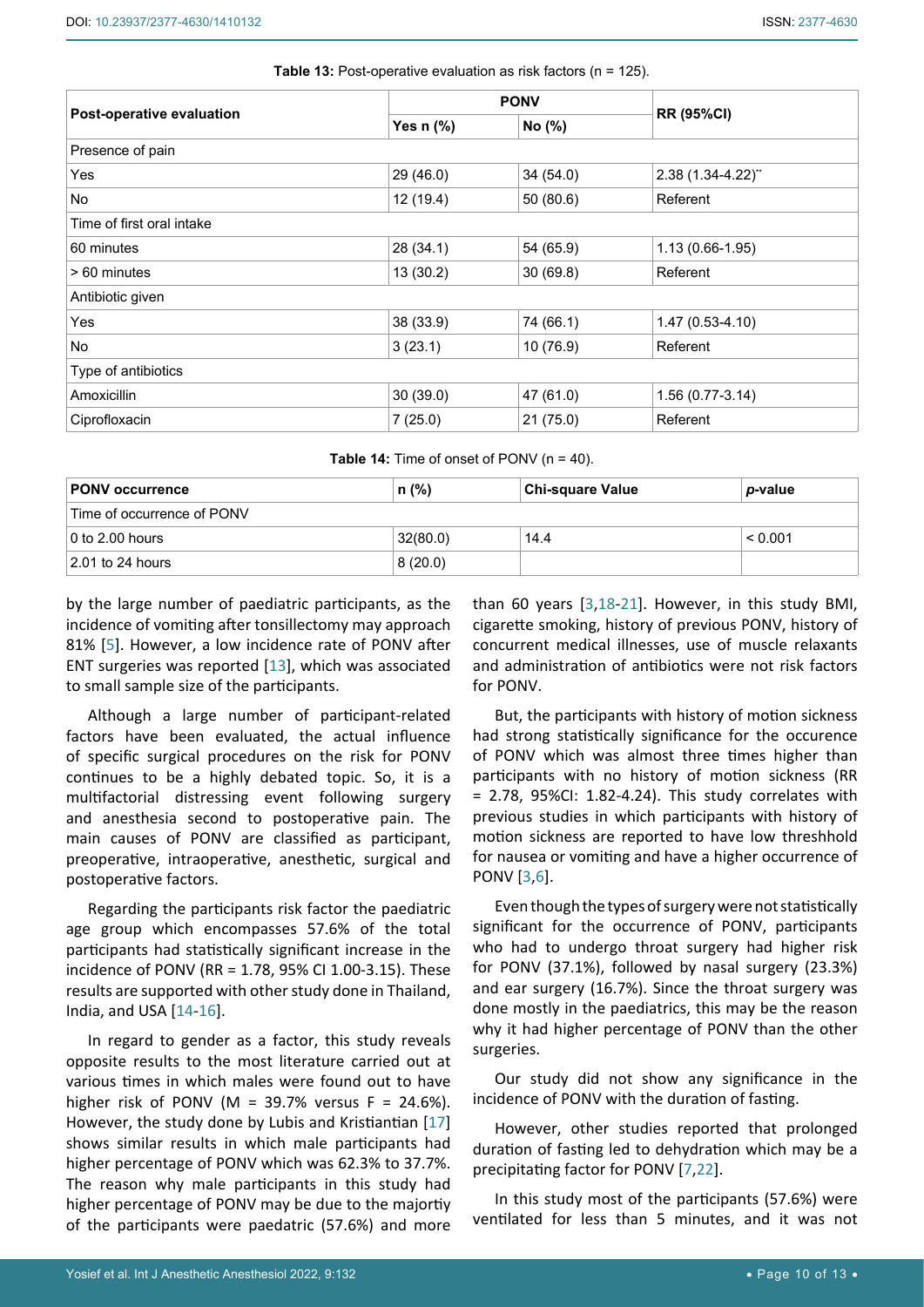significant factor for the occurrence of PONV. These results are unsatisfying as the most participants were ventilated for less than 5 minutes, which was not enough to cause gastric dilation, which would increase PONV. However, the longer time of ventilation via face mask is the higher the risk of PONV [[23](#page-12-14),[24\]](#page-12-15).

The use of sodium thiopental as induction agents had significant increase in the incidence of PONV (RR = 1.72, 95% CI 1.03-2.87) as compared to propofol. Propofol has been recommended for day care procedures, because it promotes fast recovery and has anti-emetic property [[11](#page-11-10),[20](#page-12-8)]. In the study done in India by Abhijeet Rajan [[11](#page-11-10)], the incidence of PONV during the first 24 hours was recorded to be less after propofol administration than metoclopramide, 50% to 70%, respectively. Therefore, sodium thiopental induction was associated with a greater incidence of PONV than induction using Ketamine hydrochloride (p = 0.04) [[20](#page-12-8)].

Participants who received fentanyl at induction, as well as additional use intraoperatively were not statistically significant for the incidence of PONV. However, other study showed that intraoperative and post-operative opioid administration increases the risk of PONV in a dose dependent manner. Opioid reduce muscle tone peristaltic activity, there by delay gastric empting, induce distention and triggering the vomiting reflex [[3](#page-11-2),[18](#page-12-1),[22](#page-12-3)].

Interestingly participants who received dexamethasone, had higher risk for PONV (39.7% versus 26.9%) than who did not receive. This study showed similar results with study done in Singapore (OR = 1.465,  $p = 0.042$ ) [[25](#page-12-16)]. But these results are also contrary to the other studies which stated that dexamethasone may be beneficial because of direct anti emetic effects, reducing post-operative pain as well as the need for pain relief. "It's true that low dose dexamethasone may be required for PONV prophylaxis than for pain relief" [[11](#page-11-10),[26-](#page-12-17)[28](#page-12-18)].

The possible explanation that the participants who received dexamethasone had higher percentage for PONV, is that the majority of the participants were exposed to more risk factors than the others. The majority of the participants who received dexamethasone were paediatrics. According to this study the group of participants who had to undergo throat surgery such as; Adenoidectomy, Tonsillectomy & Adenotonsillectomy were having higher risk for the occurrences of PONV.

Volatile agents may increase PONV by decreasing serum level of cannabinoids neurotransmitters that act on cannabinoid-1 and transient receptor potential vanilloid-1 receptor to suppress nausea and vomiting [[3](#page-11-2),[18](#page-12-1)]. Likewise, isoflurane was the commonest inhalational agents (93.6%) used for maintenance of anesthesia. It was found to be a risk factor for PONV compared to halothane (34.2% versus 12.5%), even

though it was not statistically significant. The use of volatile anesthetics is the single most important factors for predicting emesis in the first 2 post-operative hours.

In this study intermittent positive pressure ventilation was the common mode of ventilation (93.6%) used for maintenance of anesthesia and had a higher occurrence of PONV (33.3% versus 25%) than spontaneous mode of ventilation. In contrary to our study, a study done by McCracken, et al. (2008), showed that the use of spontaneous ventilation had a higher incidence of PONV. The plausible reason could be that a higher minimum alveolar concentration (MAC) of volatile agents is needed with application of spontaneous ventilation than IPPV (Intermittent positive pressure ventilation) so creates gastric dilation.

In our study administration of neostigmine and atropine was statistically significant for the incidence of PONV (RR = 1.80, 95%CI 1.07-3.03). Similarly in another study, antagonism of residual neuromuscular block with a mixture of neostigmine and atropine increase emesis despite the anti-emetic action of atropine [[20](#page-12-8)]. The use of neostigmine had higher incidence of PONV in the post-operative period and high anti-emetic uses in 24 hours of monitoring [[29\]](#page-12-9). In the contrary neostigmine does not increase the risk of vomiting in the early, late or over all post-operative period and there is insufficient evidence to conclude that it leads to a clinically important increase in the risk of post-operative nausea [\[30](#page-12-10),[31](#page-12-11)]. In the same token, higher dose more than 0.04 mg/kg of neostigmine and atropine drugs does not associated to the risk of PONV. While in other studies the use of high doses of antagonist of muscle relaxants (more than 0.04 mg/kg) had been shown to increase the risk of PONV [[20](#page-12-8),[29](#page-12-9)].

The duration of anesthesia which is closely linked to the duration of surgery, can help to predict the participants risk of PONV, since the duration of anesthesia describes the participants exposure to emetogenic stimuli like volatile anesthetic and intraoperative opioids [[3\]](#page-11-2). Thus, the longer the surgical stimulation is the higher the risk of PONV. This is also corresponds to the duration of anesthesia. Each 30 minutes increase in duration of surgery lead to increases risk of PONV by about 18%. Surgeries with duration of more than 60 min are associated with higher outcome of PONV [[15](#page-12-12),[16](#page-12-6),[21\]](#page-12-2).

Most of the participants (50.4%) experienced postoperative pain. The presence of PONV in relation to the experience of pain revealed to be statistically significant. The risk of PONV in those participants who had pain was 2.38 times higher than those without. This study is supported by the results reported in Kenyatta Hospital that 60% of the participant's encountered pain and showed statistically significant association toward the outcome of PONV [[32\]](#page-12-13). The untreated pain happening intraoperative and post-operative increases the chance of PONV incidence. Relief of pain is often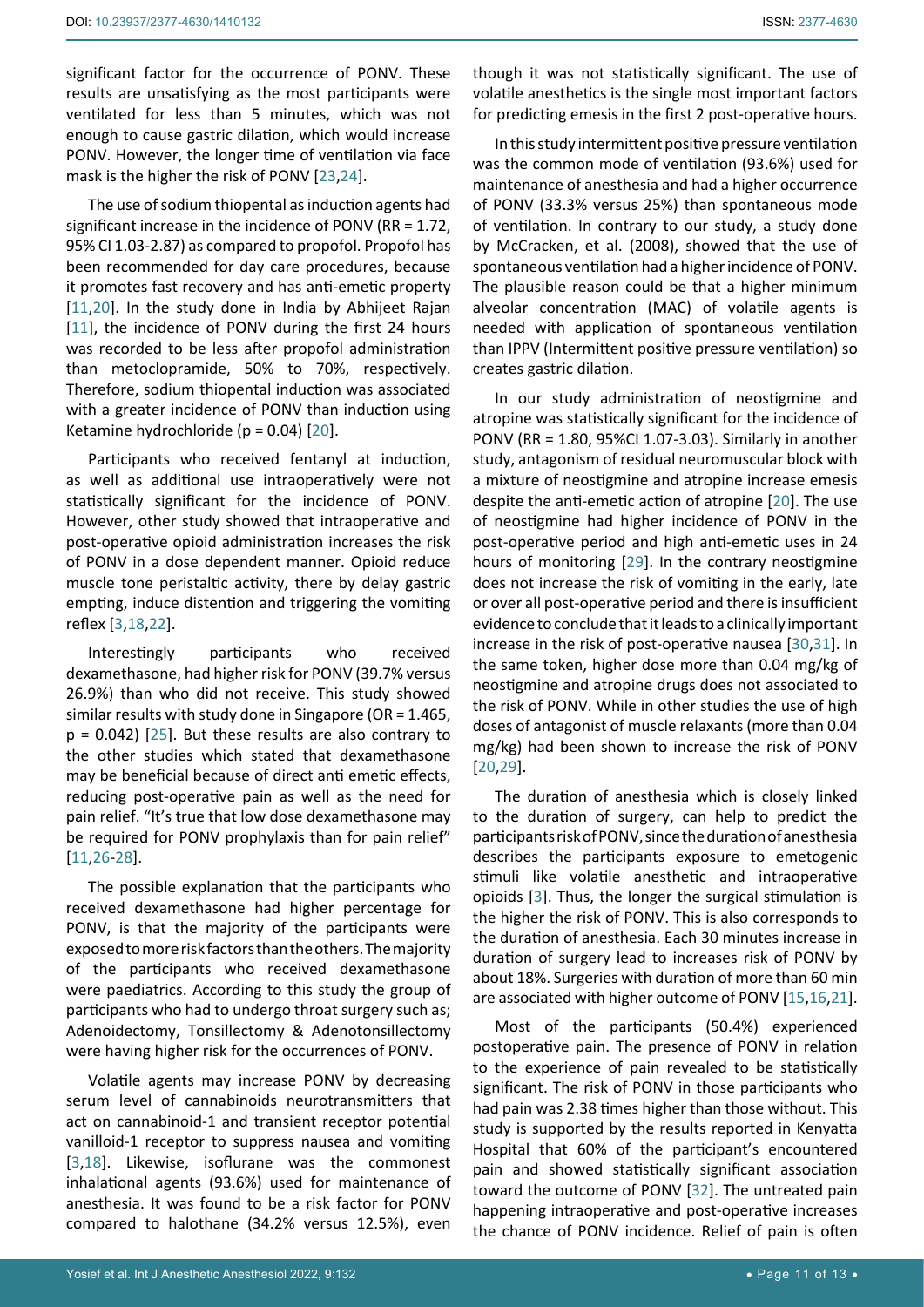associated with the release of nausea, though the use of opioid analgesics may exacerbate the risk because of their known emetic potential. If pain is not effectively managed nociceptor activation may produce similar change in the area postrema and chemoreceptor trigger zone (CTZ) thereby lowering the threshold for vomiting [[33](#page-12-19),[34\]](#page-12-20).

Time of first oral intake as a contributor factor of PONV revealed slight difference. However, first oral intake less or equal to 60 minutes (34.1%) had a higher incidence of PONV than those who ate after 60 minutes (30.2%). Kovac, et al., [[22](#page-12-3)] also found out that first oral intake has strong associations with PONV. Therefore, the presence of PONV in the earlier period of postoperative was strongly significant than late occurrences.

## **Limitation of the Study**

Presence of nausea in the paediatric participants is difficult to measure so instead retching and vomiting were taken as parameters of measurement.

## **Conclusion**

The study concluded that the overall incidence of PONV in ENT Orrota National Referral Hospital was 32.8%. The risk factors that have been shown increased incidence of PONV were age less than 15-years-old, history of motion sickness, use of thiopental as induction agent, administration of combined neostigmine and atropine as agents, and presence of pain postoperatively.

### **Ethical Approval and Consent to Participate**

Ethical permission was obtained from the research ethical committee of the College of Health Sciences and Ministry of Health of Eritrea. The purpose, the process, potential benefit and harm of the study was explained to the participants clearly. They were guaranteed to participate or to withdraw from the study at any time during the process of the study. They were assured that confidentiality was strictly maintained and that all data obtained was tightly kept and that there was no extra price involved if they agreed to participate. The study did not negotiate the standards of care of ENT surgical participants in regards to treatment and prevention of PONV as this study did not forbid usage of antiemetic. Refusal of consent did not lead to discrimination in care.

## **Acknowledgement**

The authors would like to thank to the staff of Asmara College of Health Sciences and the Ministry of Health office for their cooperation and support in conducting the study. Special thanks goes to Mr. Amanuel Hadgu, Dr. Simon Habte and staff of the ENT department for their valuable contribution throughout the study and above all our appreciation goes to the study participants who gave their consent to participate in the study.

## **Funding**

Not applicable.

## **Availability of Data and Raw Materials**

All the data are kept properly and can be retrieved if needed.

## **Author's Contributions**

All the authors (PKY, GGB, SM, MBM, and EHT) involved in designing and coordination of the study, analysis and interpretation of data, revising the manuscript critically for important intellectual content, drafting and submission of manuscript. The data was collected by the hospital anesthetists under supervision of the PKY. All authors read and approved the final manuscript.

## **Consent for Publication**

Not applicable.

## **Competing Interest**

The authors declare that they have no any competing interests.

#### **References**

- <span id="page-11-0"></span>1. [MR T \(2001\) A rational approach to the control of](https://pubmed.ncbi.nlm.nih.gov/11152031/)  [postoperative nausea and vomiting: Evidence from](https://pubmed.ncbi.nlm.nih.gov/11152031/)  [systematic reviews. Acta Anaesthesiol Scand 45: 4-13.](https://pubmed.ncbi.nlm.nih.gov/11152031/)
- <span id="page-11-1"></span>2. [Lages N, Fonseca C, Neves A, Landeiro N, Abelha FJ](https://pubmed.ncbi.nlm.nih.gov/19468649/)  [\(2005\) Postoperative nausea and vomiting: A review of the](https://pubmed.ncbi.nlm.nih.gov/19468649/)  ["minor-major problem". Rev Bras Anestesiol 55: 575-585.](https://pubmed.ncbi.nlm.nih.gov/19468649/)
- <span id="page-11-2"></span>3. [Pierre S, Whelan R \(2013\) Nausea and vomiting after](https://www.scirp.org/(S(351jmbntvnsjt1aadkposzje))/reference/ReferencesPapers.aspx?ReferenceID=1955261)  [surgery. Continuing Education in Anaesthesia, Critical Care](https://www.scirp.org/(S(351jmbntvnsjt1aadkposzje))/reference/ReferencesPapers.aspx?ReferenceID=1955261)  [& Pain 13: 28-32.](https://www.scirp.org/(S(351jmbntvnsjt1aadkposzje))/reference/ReferencesPapers.aspx?ReferenceID=1955261)
- <span id="page-11-7"></span>4. [Apfel CC, Philip BK, Cakmakkaya OS, Shilling A, Shi YY,](https://pubmed.ncbi.nlm.nih.gov/22846680/)  [et al. \(2012\) Who is at risk for postdischarge nausea and](https://pubmed.ncbi.nlm.nih.gov/22846680/)  [vomiting after ambulatory surgery? Anesthesiology 117:](https://pubmed.ncbi.nlm.nih.gov/22846680/)  [475-486.](https://pubmed.ncbi.nlm.nih.gov/22846680/)
- <span id="page-11-3"></span>5. BS, Sreelakshmi V, Malleswari R, Nagaraju T (2015) Postpoerative Nausea and Vomiting prophylaxis: A Comparative Study of Graniesetron Alone and Graniesetron Plus dexamethasone After ENT Surgeries. Journal of Evidence based Medicine and Healthcare 2: 44.
- <span id="page-11-4"></span>6. [Apfel C, Roewer N, Korttila K \(2002\) How to study](https://pubmed.ncbi.nlm.nih.gov/12190791/)  [postoperative nausea and vomiting. Acta Anaesthesiol](https://pubmed.ncbi.nlm.nih.gov/12190791/)  [Scand 46: 921-928.](https://pubmed.ncbi.nlm.nih.gov/12190791/)
- <span id="page-11-5"></span>7. [Onyando AA \(2014\) The effect of preoperative volume](https://www.semanticscholar.org/paper/The-effect-of-preoperative-volume-loading-on-the-of-Onyando/d4b05457460ae50b9b296a6ce2740867a37ce0a7)  [loading on the incidence of postoperative nausea and](https://www.semanticscholar.org/paper/The-effect-of-preoperative-volume-loading-on-the-of-Onyando/d4b05457460ae50b9b296a6ce2740867a37ce0a7)  [vomiting at Kenyatta National Hospital.](https://www.semanticscholar.org/paper/The-effect-of-preoperative-volume-loading-on-the-of-Onyando/d4b05457460ae50b9b296a6ce2740867a37ce0a7)
- <span id="page-11-6"></span>8. [Shaikh SI, Nagarekha D, Hegade G, Marutheesh M \(2016\)](https://pubmed.ncbi.nlm.nih.gov/27746521/)  [Postoperative nausea and vomiting: A simple yet complex](https://pubmed.ncbi.nlm.nih.gov/27746521/)  [problem. Anesth Essays Res 10: 388-396.](https://pubmed.ncbi.nlm.nih.gov/27746521/)
- <span id="page-11-8"></span>9. [Lubis AP, Kristiantian W \(2016\) The relationship between](https://www.ommegaonline.org/article-details/The-Relationship-between-Post-Operative-Nausea--Vomitting-PONV-with-Type-of-Eye-Surgery-with-General-Anesthesia/963)  [Post-Operative Nausea & Vomiting \(PONV\) with Type of](https://www.ommegaonline.org/article-details/The-Relationship-between-Post-Operative-Nausea--Vomitting-PONV-with-Type-of-Eye-Surgery-with-General-Anesthesia/963)  [Eye Surgery with General Anesthesia. J Anesth Surg 3:](https://www.ommegaonline.org/article-details/The-Relationship-between-Post-Operative-Nausea--Vomitting-PONV-with-Type-of-Eye-Surgery-with-General-Anesthesia/963)  [190-193.](https://www.ommegaonline.org/article-details/The-Relationship-between-Post-Operative-Nausea--Vomitting-PONV-with-Type-of-Eye-Surgery-with-General-Anesthesia/963)
- <span id="page-11-9"></span>10. [Honkavaara P \(1996\) Effect of Ondansetron on nausea](https://pubmed.ncbi.nlm.nih.gov/8777119/)  [and vomiting after Middle Ear surgery during general](https://pubmed.ncbi.nlm.nih.gov/8777119/)  [anesthesia. Br J Anaesth 76: 316-318.](https://pubmed.ncbi.nlm.nih.gov/8777119/)
- <span id="page-11-10"></span>11. [Mishra AR, Srivastava U, Kumar D, Saraswat N, Kumar](https://www.ncbi.nlm.nih.gov/pmc/articles/PMC3450154/)  [A \(2010\) Nausea and vomiting after ENT surgeries: A](https://www.ncbi.nlm.nih.gov/pmc/articles/PMC3450154/)  [comparison between ondansetron, metoclopramide and](https://www.ncbi.nlm.nih.gov/pmc/articles/PMC3450154/)  [small dose of propofol. Indian J Otolaryngol Head Neck](https://www.ncbi.nlm.nih.gov/pmc/articles/PMC3450154/)  [Surg 62: 29-31.](https://www.ncbi.nlm.nih.gov/pmc/articles/PMC3450154/)